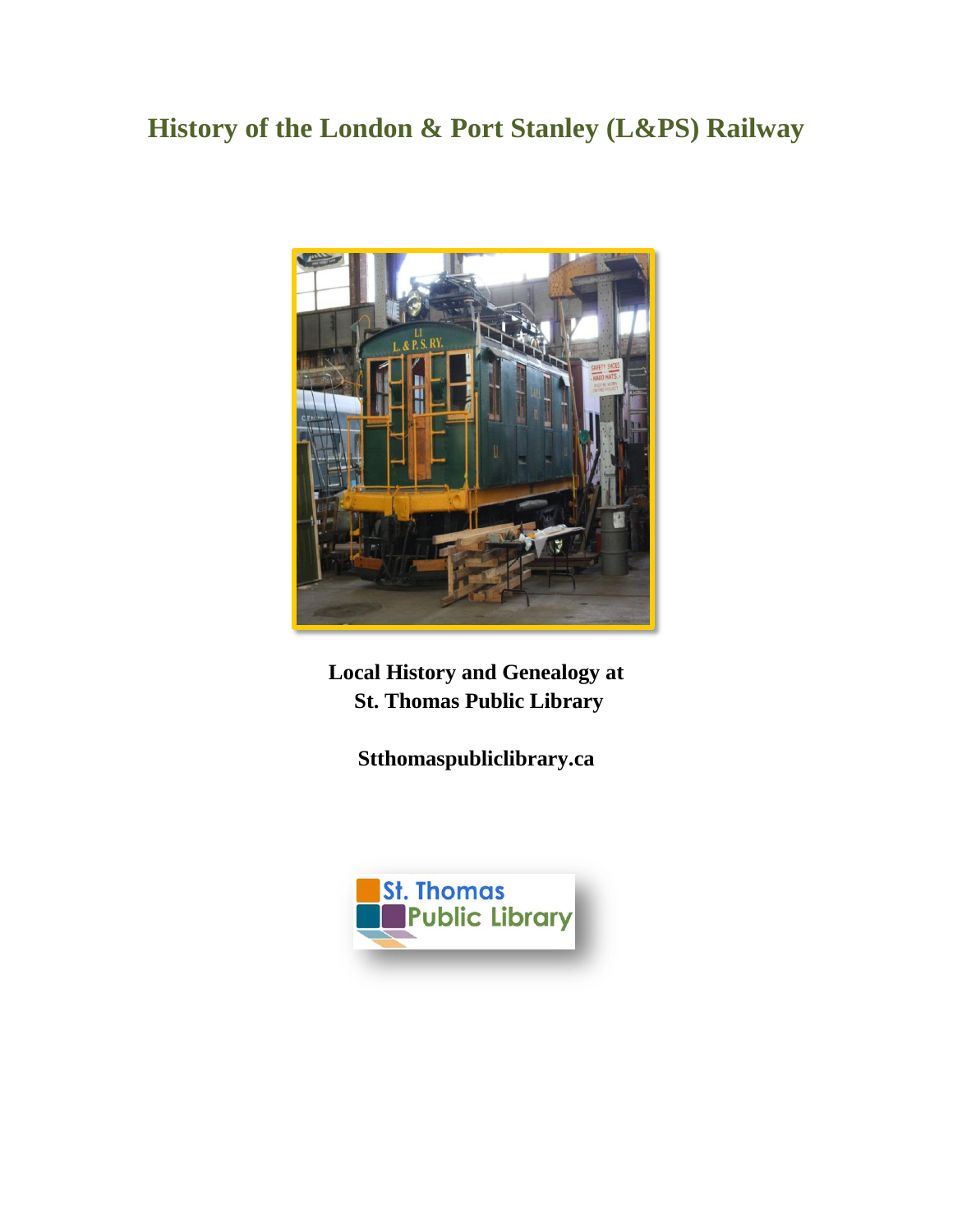1856: The London and Port Stanley Railway (L&PS) is inaugurated. It was initially supported by St. Thomas but it proved to be a financial disaster, as the St. Thomas merchants lost customers to London. The city purchased shares in the company for \$125,000 apiece and later sold them to the City of London, for \$25,000 per share. In addition, the expenses of building the railway were \$400,000.00 more than originally estimated.

July 8, 1856: The directors of the company travel from London to St. Thomas in an hour using the new L&PS railway line.

October 28, 1856: The London & Port Stanley railway officially opens. It was a 23-mile route.

1869: The L&PS possesses two locomotives, three passenger cars and two baggage cars in their rolling stock. An additional three passenger cars and two freight cars are added the next year. This addition enables shiploads of goods to arrive at Port Stanley and be moved onwards. The passenger cars carry people from London and St. Thomas to Port Stanley where they can swim, dine, enjoy the amusement park or dance in the L&PS Pavilion.

March 1874: The Great Western Railway, which would later be purchased by the Grand Trunk Railway, leases the L&PS tracks for twenty years.

July 15, 1887: A north-bound Grand Trunk excursion train operating on the L&PS lines collides at high speed with a south-bound Michigan Central freight train carrying oil. The trains crash on Talbot Street and cause a massive fire and explosions. Fourteen people are killed including a family of four and five other children. Sixty-five are injured by the explosion and three by the collision itself. It is the worst disaster in the city's history and is known as the "Great Wreck of 1887."

1892: The Michigan Central temporarily operates the L&PS.

December 1893: The Lake Erie and Detroit River Railway lease the L&PS lines for twenty years.

1906: The Pere Marquette Railway leases the L&PS tracks after taking over the Lake Erie and Detroit River Railway in 1903.

1912: Sir Adam Beck, founder of the Hydro Electric Power Commission in London, begins electrifying the L&PS Railway.

1914: The City of London takes over the L&PS, creating the London Railway Commission.

July 1, 1915: Electric railway service on the L&PS begins providing passengers with smoke-free transportation.

February 18, 1957: Due to the increased use of the automobile, passenger services are discontinued on the L&PS.